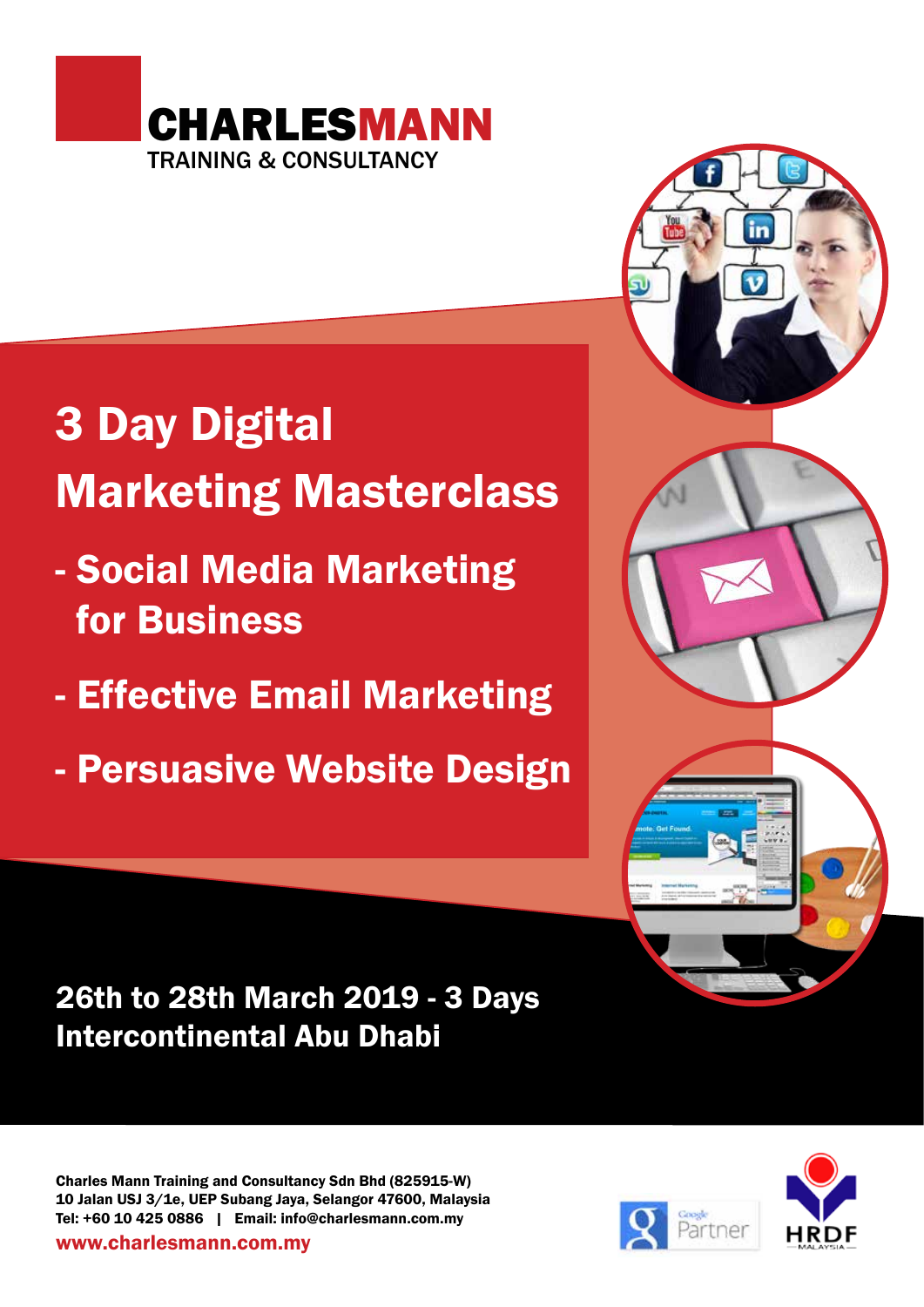### Course Outline

Since the beginning of the world wide web, there have been huge changes in how media is produced and consumed online. It has become necessary, more than ever, to understand how online mediums can be taken advantage of by businesses and organisations to create new opportunities and encourage growth in the digital world. Our 3 Day Masterclass is an intensive yet focused workshop introducing participants to the main components that make up a digital marketing strategy. The first day focuses on the most dynamic and exciting form of this media evolution; social media - a phenomenon that is no longer being used by the few but by the many, and should seriously be considered an essential part of any businesses' digital marketing strategy.

The social media component will give you an in-depth understanding of the shifts in this medium that have been occurring; highlight the depth and breadth of the social media landscape, and how your business or brand can benefit by forming a strategy that will comfortably fit into areas such as marketing, product development and customer services.

The second day session focuses on Email Marketing - one of the most cost effective and powerful forms of online digital marketing. When managed properly, email marketing can be an effective method of promoting products and services, as well as effectively engaging with customers and clients. It is inexpensive, reliable, measureable and the return on investment (ROI) can be very high.



Our course has been designed to help you make substantial improvements

to your email blasting campaigns. By taking you through the fundamental principles behind email marketing strategies, you will gain an impressive insight into this advertising medium and will be able to confidently deploy and manage effective campaigns.



The third day covers good website design along with improving visibility online, especially on search engines such as Google. All marketing efforts in bringing visitors to your website are pointless if these visitors exit your website without buying or getting in touch, or performing some sort of interaction. This unique website course will give you a thorough understanding of the principles of persuasive website design, resulting in helping you create web design briefs that will help develop online pages that truly add value to your business or brand. You will discover that making some simple changes to your web pages can make a huge difference to the number of people who read your content, browse your pages, complete your enquiry forms or make

a purchase.

By studying practical examples and case studies related to the above sessions, the principles and fundamentals of digital use for businesses and organisations will be explained and clarified through this interactive training course, enabling attendees to run and manage strategies within their respective marketing frameworks.

Each training day starts at 9.30am until 5.00pm, and is inclusive of course materials, certificate, lunch, refreshments and snacks, along with complimentary four week post course support and assistance. A wi-fi enabled laptop (not iPad or tablet) is required for this course along with a basic understanding of ICT and the internet.

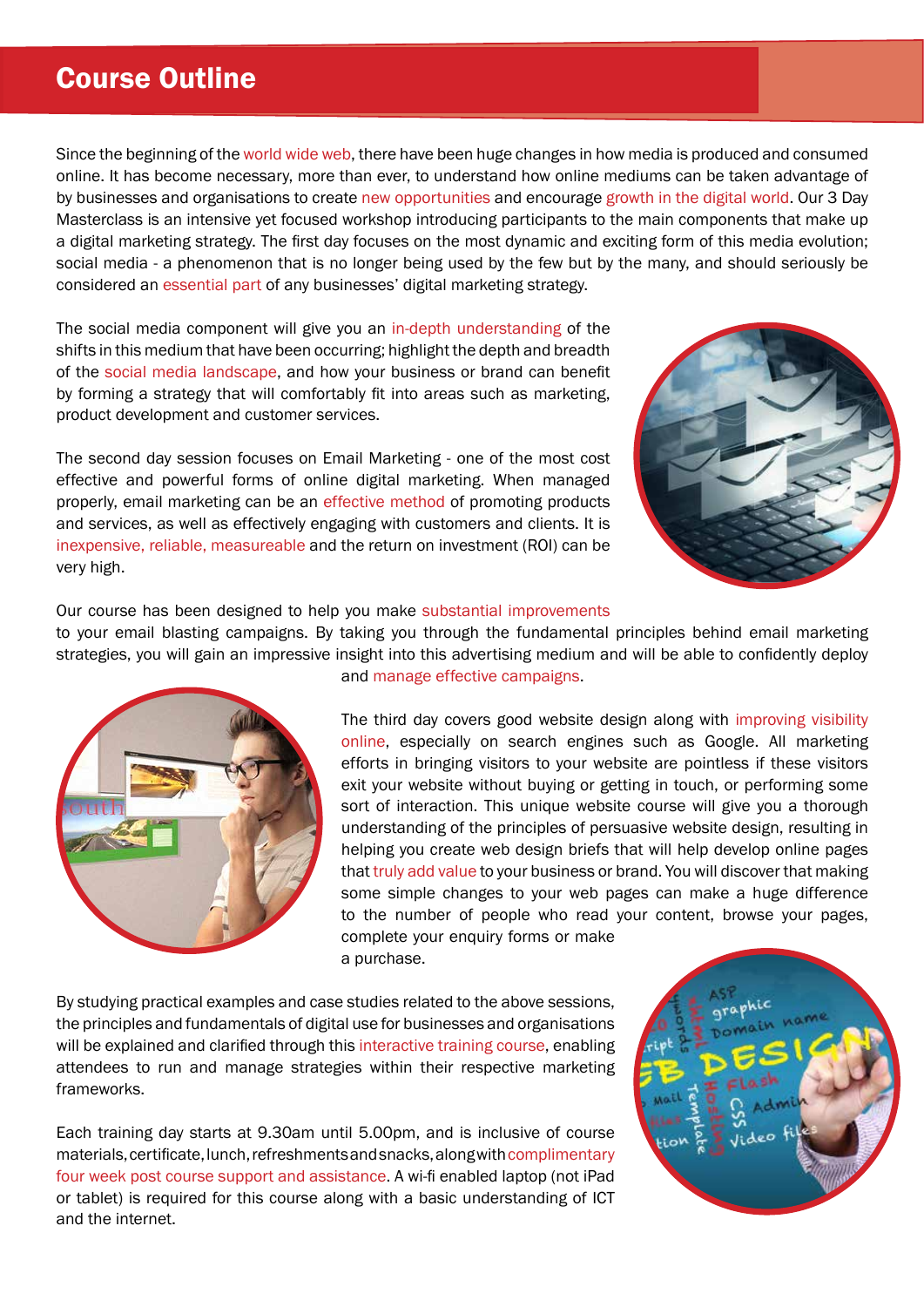# Course Programme

#### Day One:

- Social Media Overview
- Trends and latest developments
- Principles of Social Media
- Conversations through Social Media
- Cultivating relationships through Social Media
- Types of Social Media
- Entertainment
- Concept of viral marketing
- Audiences for Social Media
- Demographics and statistics
- Driving factors
- Why Social Media Matters
- Understanding how it affects brands and businesses
- Dealing with negativity and crisis
- The cross company approach to social media
- Importance of quality content creation
- Types of content and deployment techniques
- Case studies good and bad examples
- Monitoring your brand's presence
- Basic analysis techniques and tools
- Interpreting the results

#### Day Two:

- Defining your goals
- E-marketing strategies
- Setting your budgets
- Email marketing essentials
- Conducting a competitive analysis
- Planning and delivering email campaigns
- Emailing for customer acquisition and rentention
- Customer acquisition methods on and offline
- Encouraging web visitors to subscribe
- Customer retention strategies
- Choosing frequency schedules
- Creating effective email campaigns
- Building trust with subscribers
- Developing engaging content
- Branding your design
- Designing for 'Above the Fold'
- Using links intelligently
- Short vs long copy
- Thinking about subject lines and from fields
- HTML email development
- Email reader compatibility and testing
- Improving inbox deliverability
- Avoid looking like a spammer
- Improving list quality
- How to minimise unsubscribes and complaints
- Understanding conversion and performance metrics
- Tracking landing pages
- Reducing abandonment and bounce rates

#### Day Three:

- The fundamental drivers of human behaviour
- Why it is important to grab attention and how to do it
- Prioritising changes to your website
- Identify problem areas on your website
- Gathering 'Voice of the Customer' data
- Rapid feedback gathering tools
- Simple ways to develop Customer Journeys
- The basic optimisation tools
- The key metrics you must pay attention to
- Implementing website changes
- The importance of attention grabbing headlines
- Using the power of emotion to engage with your your customer personas
- Inserting the right keywords at the right points
- Understanding and designing effective Landing Pages
- Page elements that will keep visitors on your site for longer
- Tips and techniques for improving the visibility of your Calls to Action

# Course Trainer



Abdul Awwal, born and raised in the city of Birmingham, United Kingdom, graduated from the initial batch of seven students who formed part of the innovative Multimedia degree program in the first ever such course offered by any educational establishment in the UK. Teesside University, based in the north of England in the city of Middlesbrough, was known as an innovative and genre-creating institute, producing experts in the fields of computing and technology.

Working closely with a variety of companies and organisations, covering such diverse areas as travel, retail, telecommunications, charities and media, Abdul Awwal has built up an impressive knowledge base, placing him in a position where he can effectively expound the benefits and usage of the vast tools available to small and medium businesses, when it comes to utilising online and digital solutions.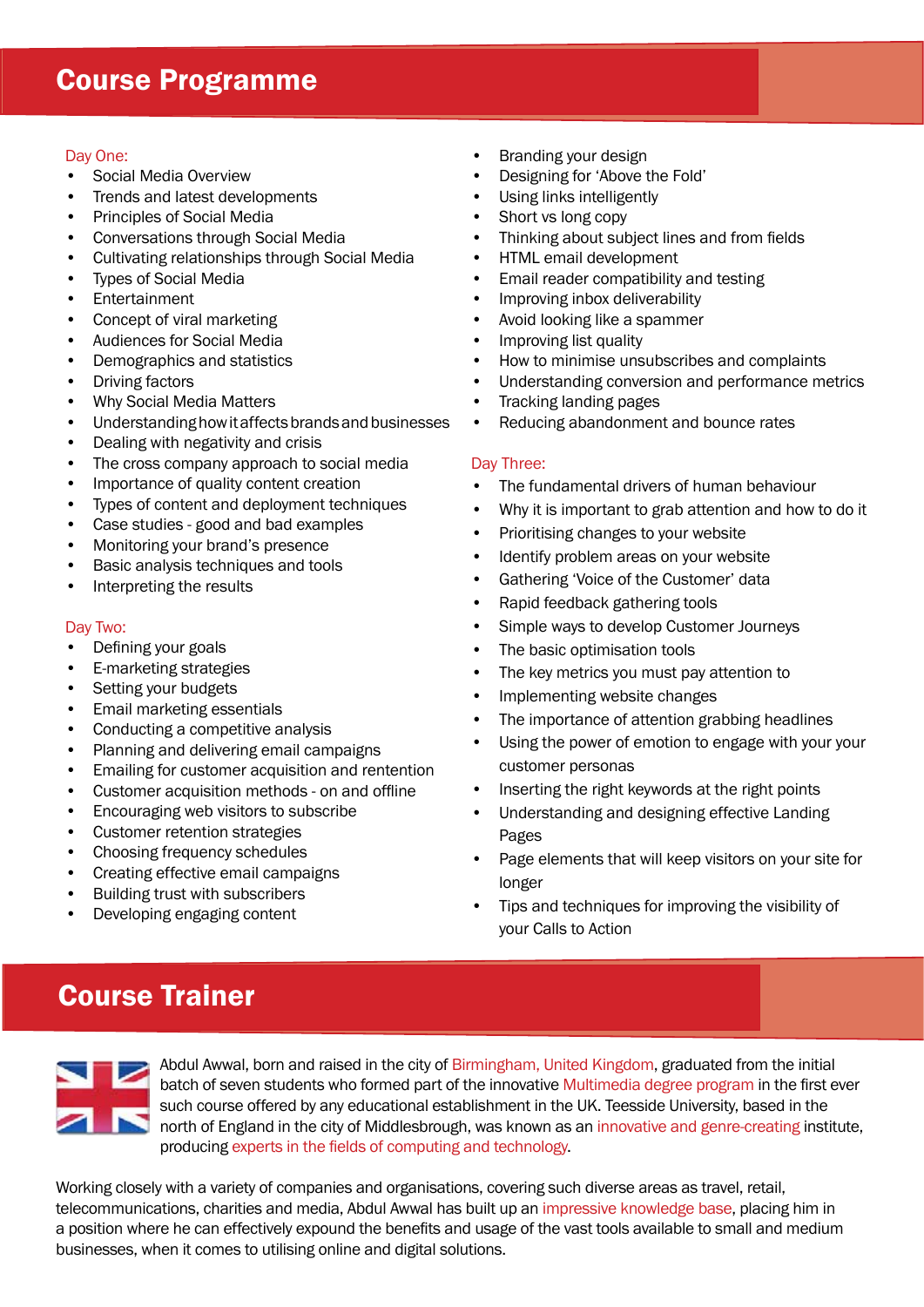# Course Benefits

The 3 Day course will equip participants with the knowledge and expertise to deploy and manage a range of digital marketing strategies. Furthermore, the foundational understanding gained through the sessions will allow participants to develop themsleves through practice into robust digital channel managers.

Following the first day, participants will understand:

- The depth and breadth of social media
- What makes content social and how it differs from the broadcast media model
- The importance of trust, honesty and transparency
- Social media demographics and how it relates to brand engagement
- How other businesses, organisations and brands are using social media

Following the second day, participants will learn how to:

- Effectively plan your email marketing campaigns
- Stay within SPAM guidelines when broadcasting emails
- Create a strategy to build segmented target lists
- Improve your inbox deliverability success rates
- Interpret campaign metrics and make continuous improvements

Following the third day, attendees will be able to:

- Make your website more credible, trustworthy and persuasive
- Form deeper relationships with your online customers
- Understand the wide array of tools available to improve your website

# Who Should Attend

This Digital Marketing Masterclass will benefit a wide range of personnel and team members, involved in many different areas of a business or organisation. The skills learnt during the three days can be applicable in many different departments and faculties including, but not limited to, the following roles:

- Web Designers and Developers
- Sales and Marketing Staff
- Marketing Executives
- Junior Digital Marketers
- Marketing Graduates
- Business Development Managers
- PR Professionals
- **Advertisers**
- Event Organisers and Managers
- How it can go wrong and how to react
- Best practices, ethics and legislation
- Basic techniques and tools for benchmarking your social media presence
- The first steps in creating a social media strategy for your business or brand
- Some of the latest services and trends
- Learn about landing pages and best practice guidelines
- Create HTML emails using best practice design and development guidelines
- Plan for future developments and innovations in email marketing
- Use tools to build highly effective landing pages
- Identify problem areas of your online setup and find suitable solutions
- Explain your web optimisation work to Senior Managers and Executives

- Promotions and Customer Service Managers
- Online Marketers
- Digital Strategists
- Business Owners
- Customer Service Personnel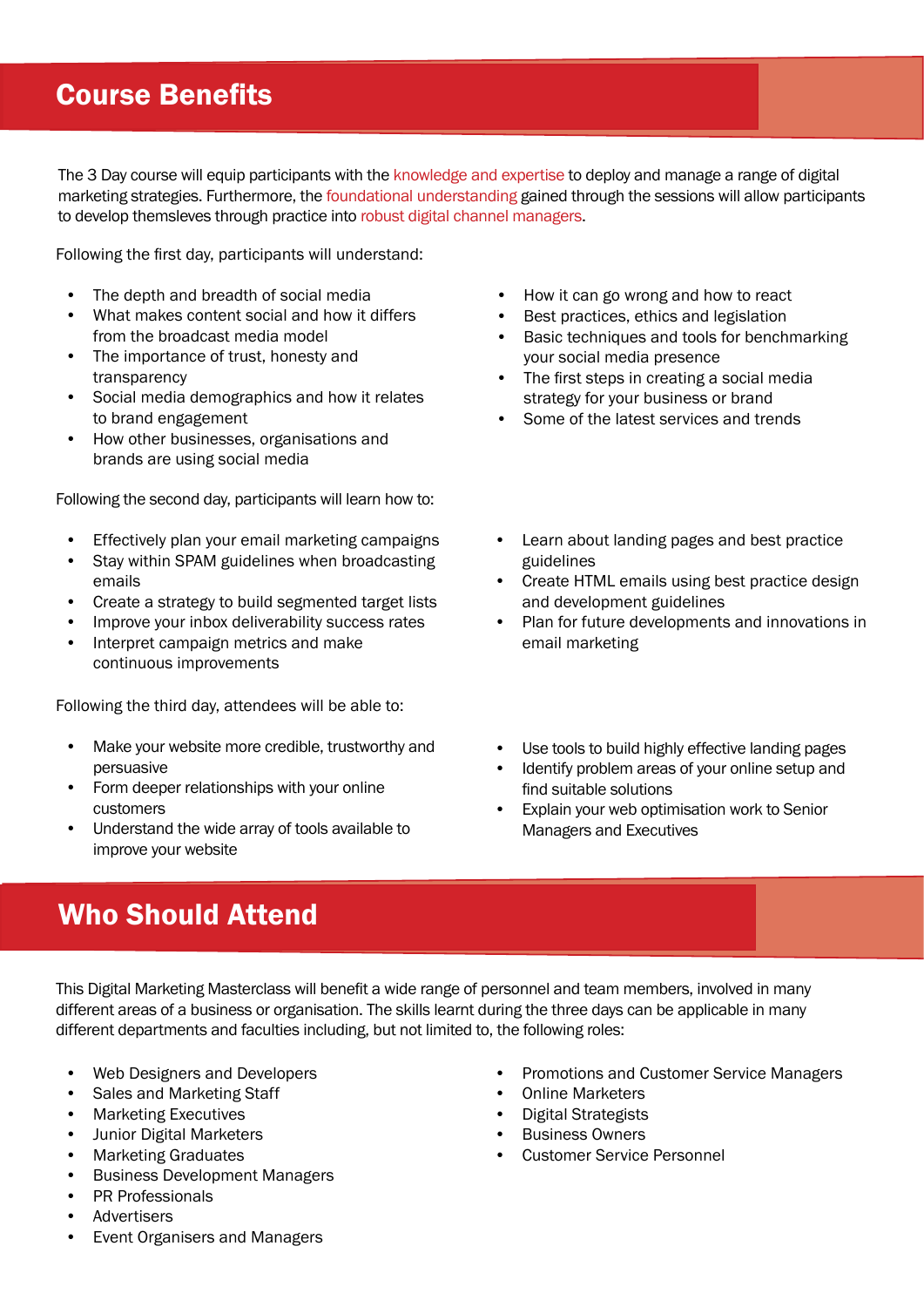# About Charles Mann

Charles Mann Training and Consultancy has been providing high quality training courses in Asia since 2012, ranging from bespoke training solutions to topic-specific workshops and seminars for all types of businesses. As a leading international provider of training and consultancy, Charles Mann ensures the correct expertise and knowledge are presented in the most cost effective and efficient manner possible.

With its British origins and originally being setup in the United Kingdom in 1996 by fresh graduates in the pioneering subject area of Multimedia, Charles Mann has helped many organisations and companies conducting consultation sessions along with training programmes, with over 20 years of experience.

Charles Mann has created for itself a reputation among clients located across a broad global spectrum covering the United Kingdom, Saudi Arabia, United Arab Emirates, Brunei, Vietnam, Bhutan, Malaysia and Singapore.

We are proud to have worked with a wide range of companies from all types of sectors and industries. No matter how small or large your business, we are here to help you with your learning needs and can help you in making the most of online digital technologies. Past clients include:



JUTERCORT

### Venue and Date

### Tuesday 26th - Thursday 28th March 2019

Day 1: Tuesday 26th March 2019 Day 2: Wednesday 27th March 2019 Day 3: Thursday 28th March 2019

#### Venue:

Intercontinental Abu Dhabi, King Abdullah bin Abdul Aziz Al Saud Street

\* Venue Subject to Change